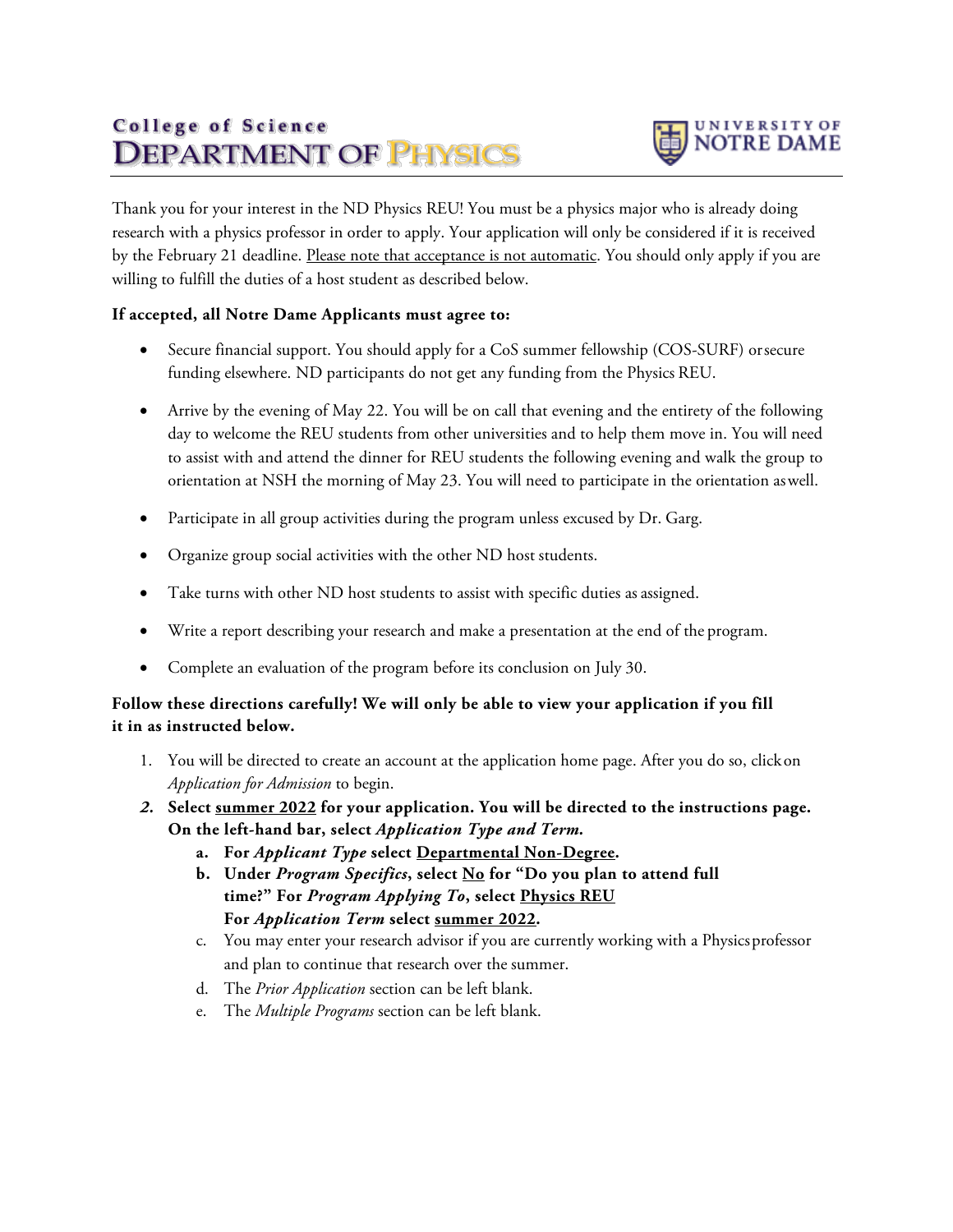- 3. Fill in the *Personal Information* section, including all contact information, biographical information, and citizenship information. You may skip the final section, *Additional Personal Information,* if you wish.
- 4. Do not enter any information in the *Test Scores* section. These scores are not needed for thisprogram.
- 5. In the *Academic History* section enter the colleges or universities you have attended. Select *Add Institution* to enter your current and previous colleges or universities. Transcripts are required. An unofficial copy of your transcript will be accepted and must be uploaded under "*Submit Transcript*" where it says "*Choose File.*"
- 6. In the *Additional Information* section, answer only the questions with asterisks (\*). You can list Notre Dame as your preferred school and leave the other school sections blank. Skip the *Language* and *Financial Aid* sections.
	- **a. For the question, "***Will you be paying your application fee with a fee waiver***" answer No. There is no fee to submit an application to the REU program.**
- 7. In the *Recommendations* section, you must add two recommenders by selecting *Add Recommender*. Fill in the required fields for two people who can comment on your educational and professional goals and potential. Two letters of recommendation are required.
	- a. Tell your recommenders that they'll receive an email from the University of NotreDame Graduate School with a link where they can upload their letter ofrecommendation.
	- b. The link may also direct them to a list of questions. Please tell your recommenders that answers to those questions are completely optional. We will be quite happy with them just uploading a letter.
	- c. If a recommender has trouble uploading a letter, you may direct them to email it to [fuson.1@nd.edu i](mailto:fuson.1@nd.edu)nstead. Lori will attach the letter to your application. Onlyelectronic letters will be accepted.
- 8. Skip the *Downloadable Forms* section.
- 9. In the *Uploads* section you will need to upload two documents: (1) a statement of intent and (2) a curriculum vitae.

The statement can cover some or all of the following:

- Why you are interested in an REU program
- Physics related experience (classes, computer training)
- Future (after graduation) plans
- This is a perfect platform for explaining any low grades or problems with grades
- Where you heard about the Notre Dame REU Program and what appeals to you about our program specifically.

These are suggestions. Your statement is your opportunity to provide information about you!

If you have a curriculum vitae or resume, upload it in the *Curriculum Vitae* heading. If you do not have a curriculum vitae or resume you may simply upload a document saying "CV not required." There is no need to upload a writing sample or any additional documents.

- 10. In the *Signature* section, type your full name.
- 11. In the *Review* section, make sure all required fields, errors, and potential problems are addressed, and you are satisfied with your application.